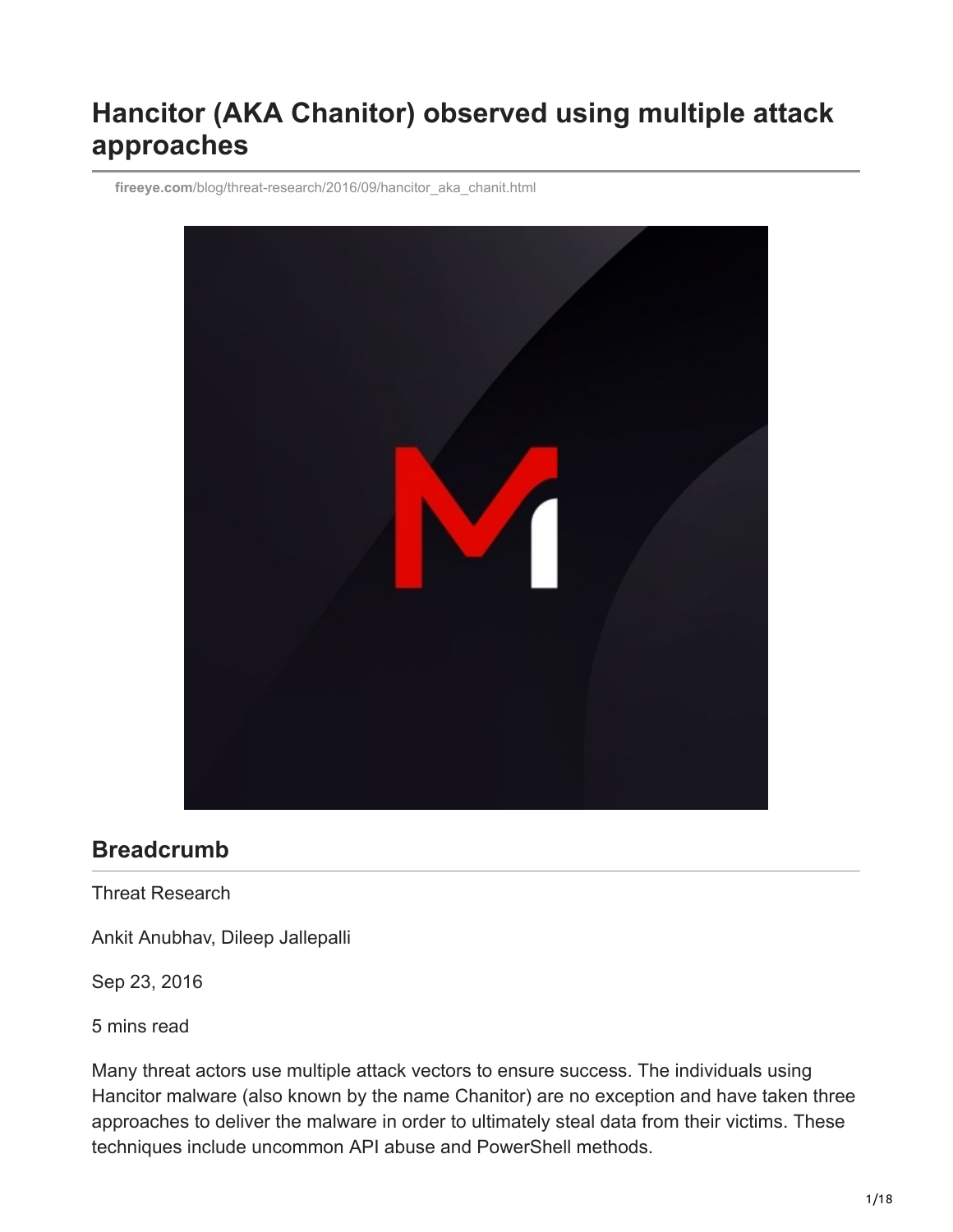We recently observed Hancitor attacks against some of our FireEye Exploit Guard customers. The malicious document used to deliver the Hancitor executable was observed being distributed as an attachment in email spam. Once downloaded and executed, it drops an intermediate payload that further downloads a Pony DLL and Vawtrak executable, which perform data theft and connect to a command and control (C2) server.

## Stage 1: Email Delivery

We observed a number of phishing emails that reference an invoice, as seen in Figure 1. The attachment in these emails is a weaponized Microsoft Office document containing a malicious macro that – when enabled – leads to the download of Hancitor.

**Email with a malicious document attached** 

Figure 1: Email with a malicious document attached Stage 2: Macro and Luring Mechanism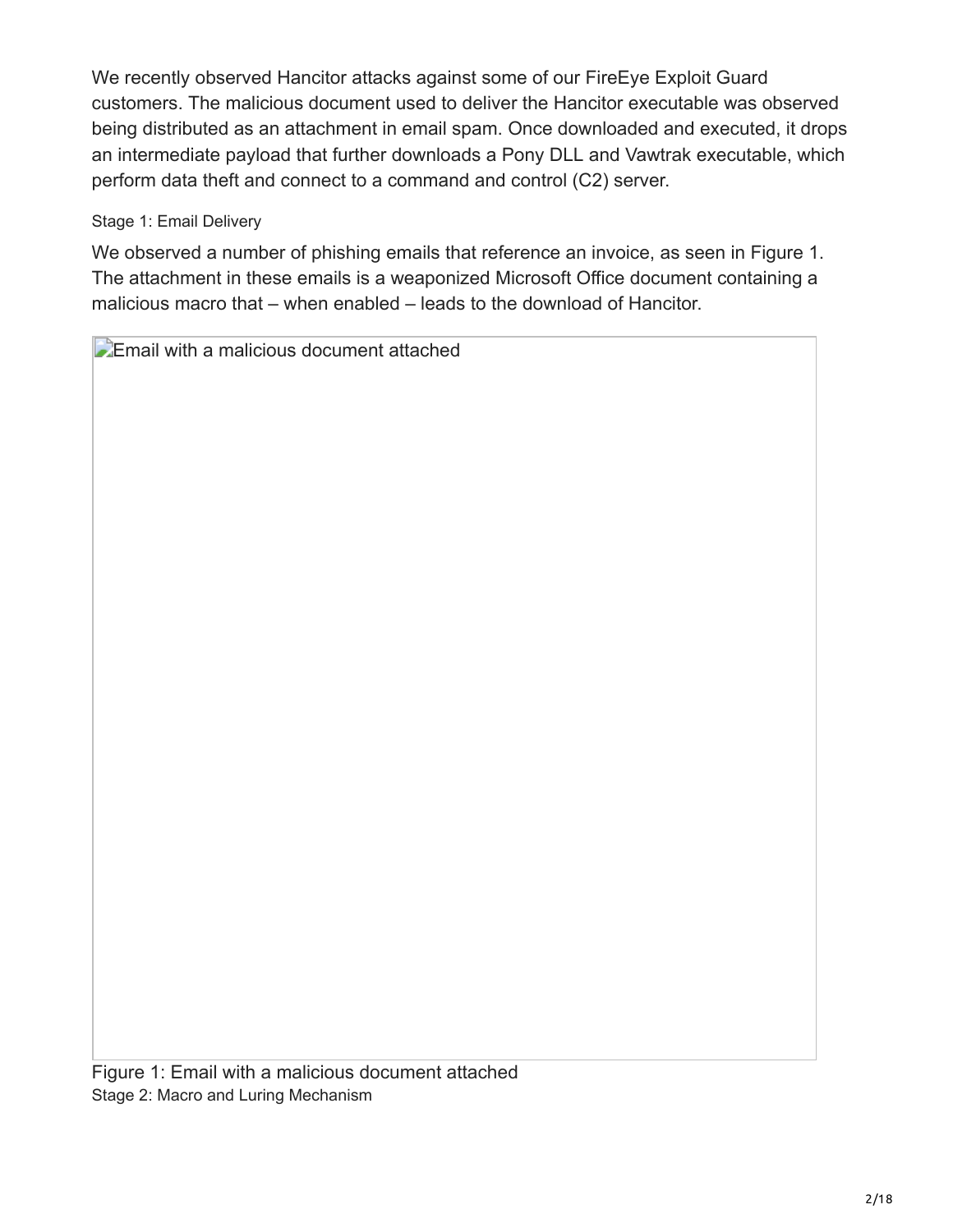Upon opening the attachment, a typical luring mechanism is employed instructing the victim to enable macros, as seen in Figure 2. FireEye has observed the attackers behind this campaign using three different approaches.

**Luring the victim to enable macros** 

Figure 2: Luring the victim to enable macros First Approach

Unlike other malicious macros, this one is not using APIs directly to run the payload. Macros can call APIs directly, but normally are not supposed to run shellcode. The macro used to deliver Hancitor calls the native Windows API, "CallWindowProc", which can be used to interpret and execute shellcode, as depicted in Figure 3.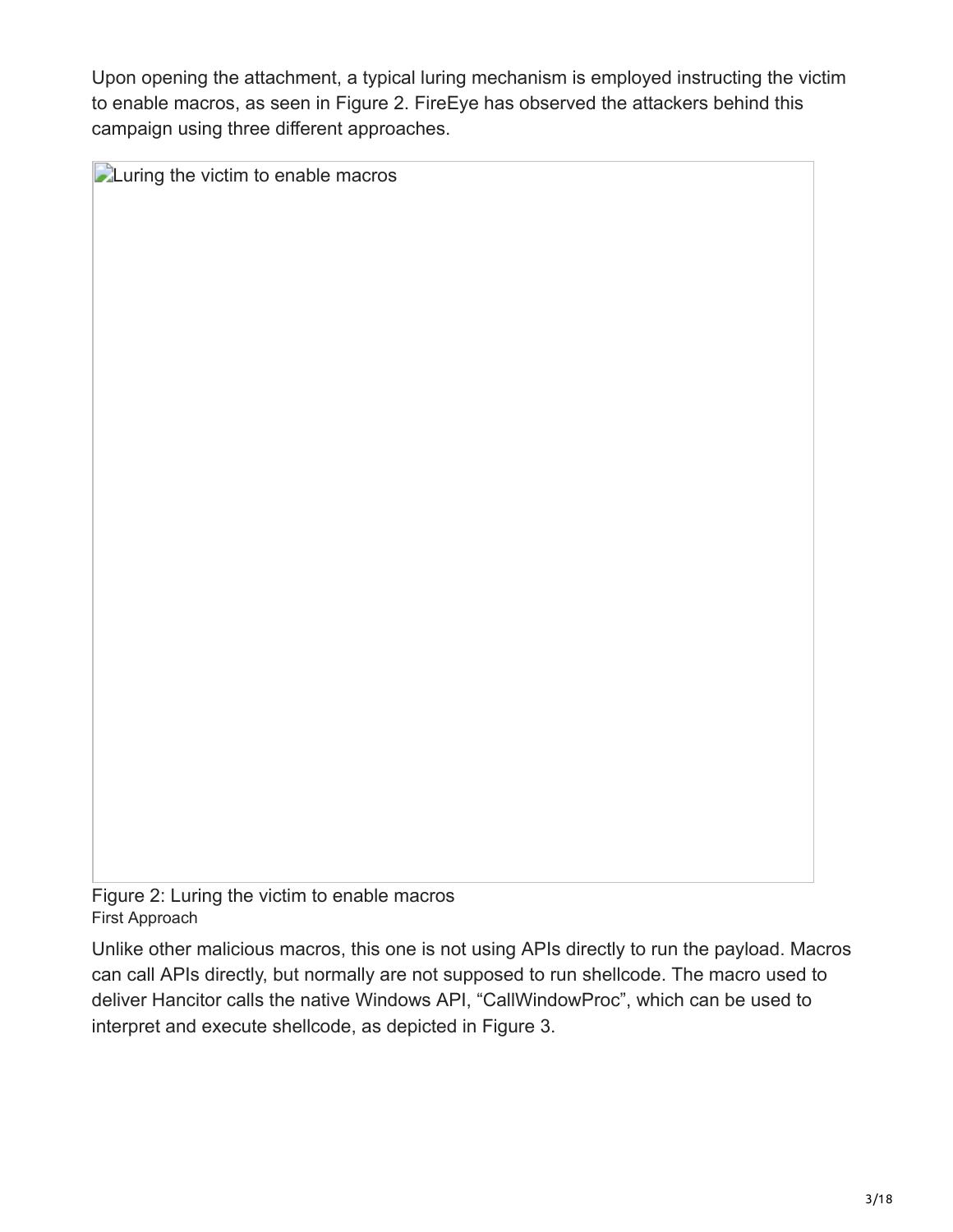Code within the macro that uses the CallWindowProc API to execute shellcode

Figure 3: Code within the macro that uses the CallWindowProc API to execute shellcode Second Approach

Recently, FireEye Exploit Guard captured Hancitor samples that leverage a new API Callback function. In addition to "CallWindowProc", Hancitor samples may use the function EnumResourceTypesA to interpret and execute shellcode, as seen in Figure 4.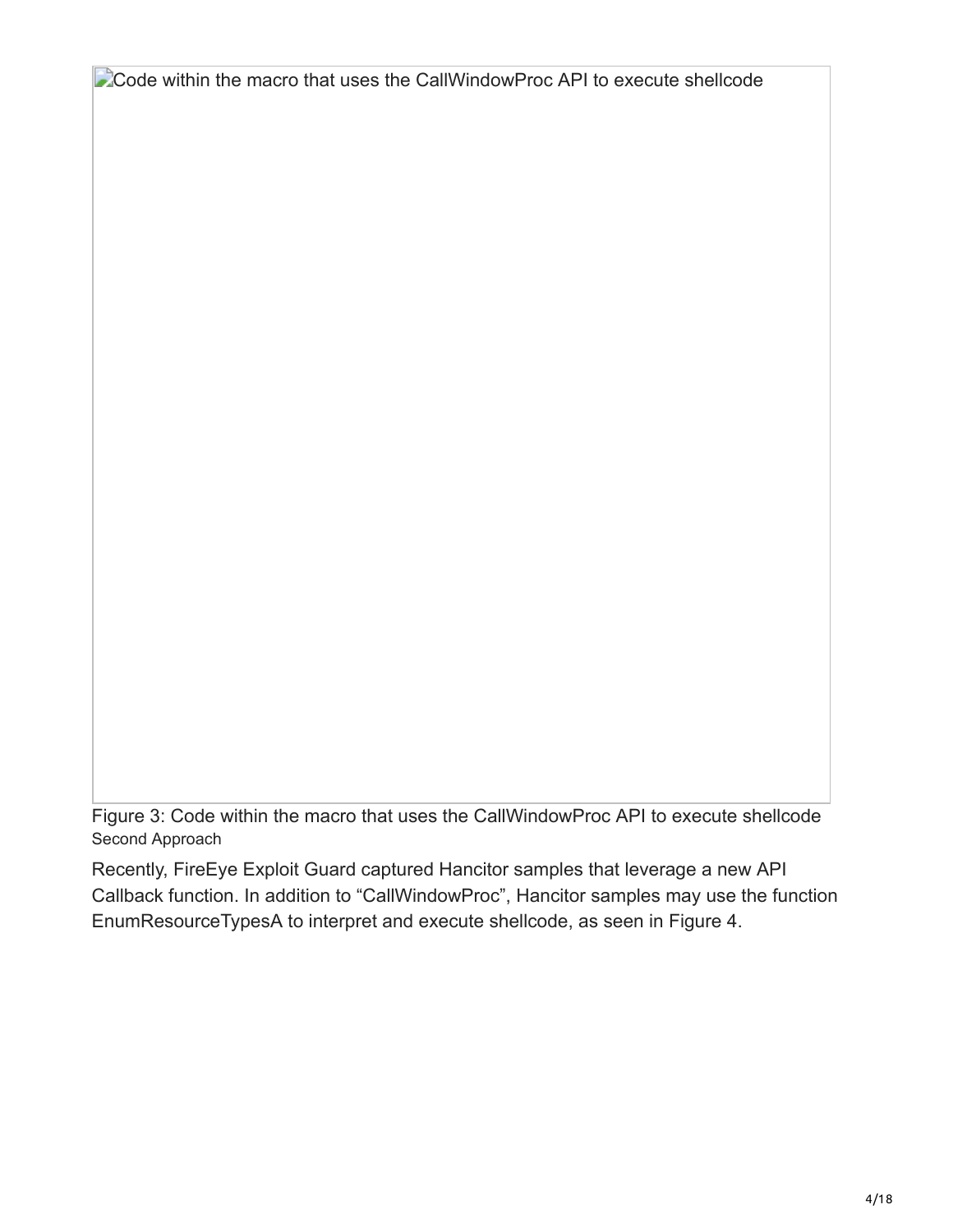**EnumResourceTypesA API declaration** 

Figure 4: EnumResourceTypesA API declaration Third Approach

We also observed a third approach used by a malicious document file to deliver Hancitor. Although the threat actor and command and control servers are similar to the second Hancitor delivery approach, this one uses an alternate tactic to reach its goal of data theft.

With this approach, the luring message shown in the Figure 2 now serves another purpose. Not only does it lure the victim into enabling the macros, but it also is assigned an alternate text: "fkwarning", as seen in Figure 5. The macro has code to check this attribute to make sure the luring message shape object is present. If this object is not found, the macro will exit without downloading additional payloads.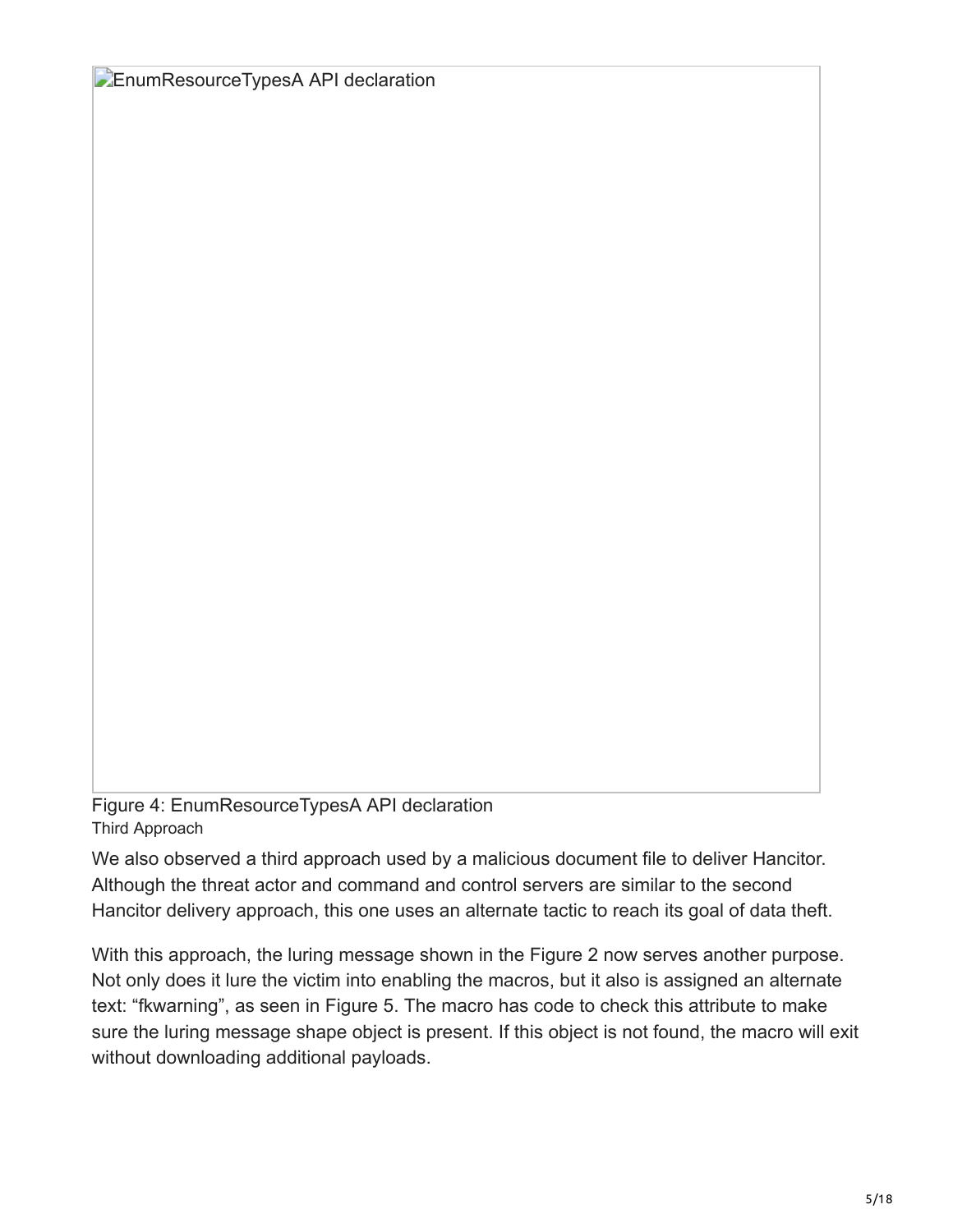**Code to ensure that the luring message is intact and the malicious document is** executed for the first time

Figure 5: Code to ensure that the luring message is intact and the malicious document is executed for the first time

Even if it finds the luring message, it will run the macro once and will delete the shape so that the macro will never be executed again, as seen in Figure 6.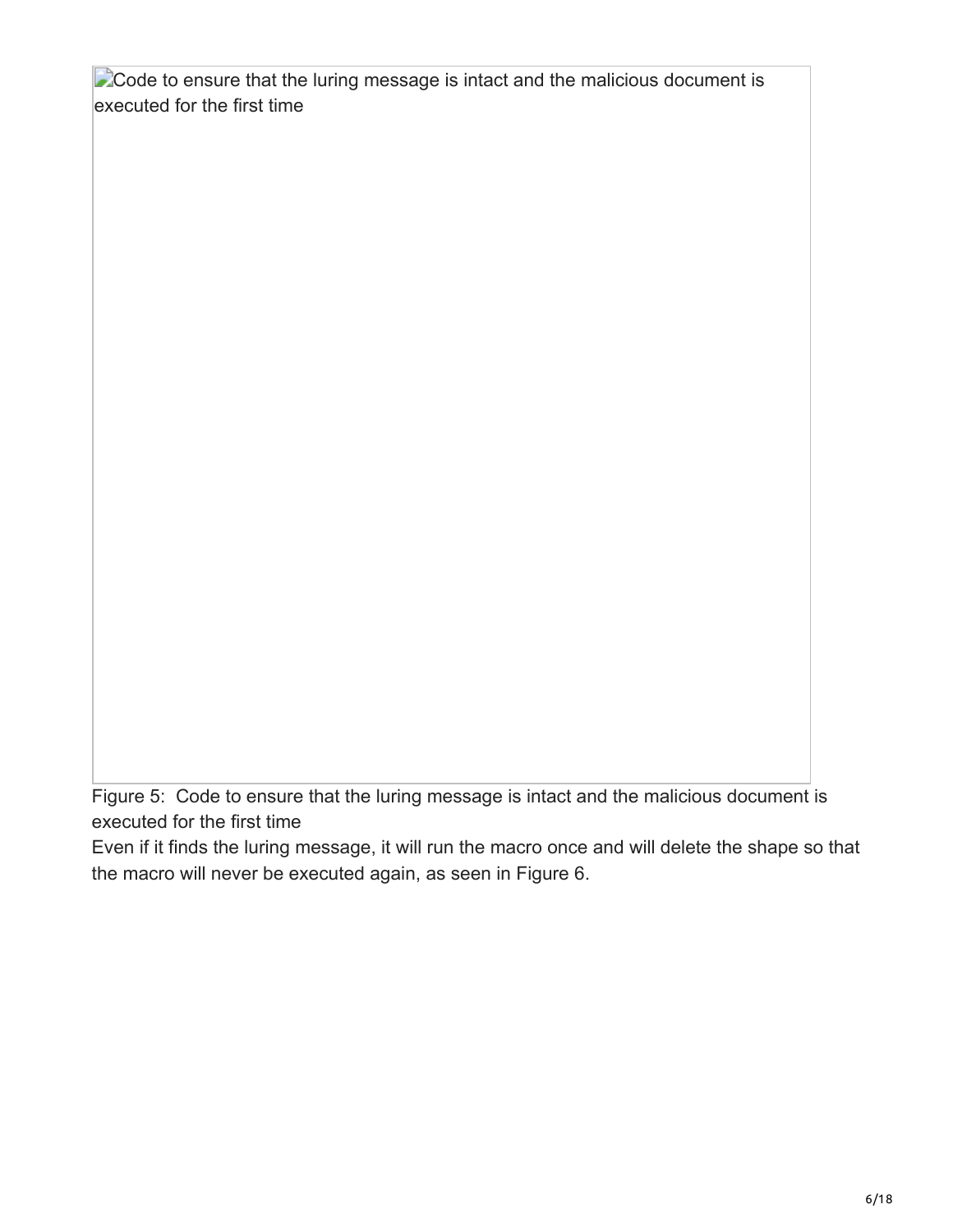**Code to delete the shape that includes the lure message** 

Figure 6: Code to delete the

shape that includes the lure message

The malicious macro replaces the deleted image with another that displays the text "network error" to reduce user suspicions, as shown in Figure 7. Note that text is always present in the malicious macro, but it will only be made visible by the macro when it is executing for the first time.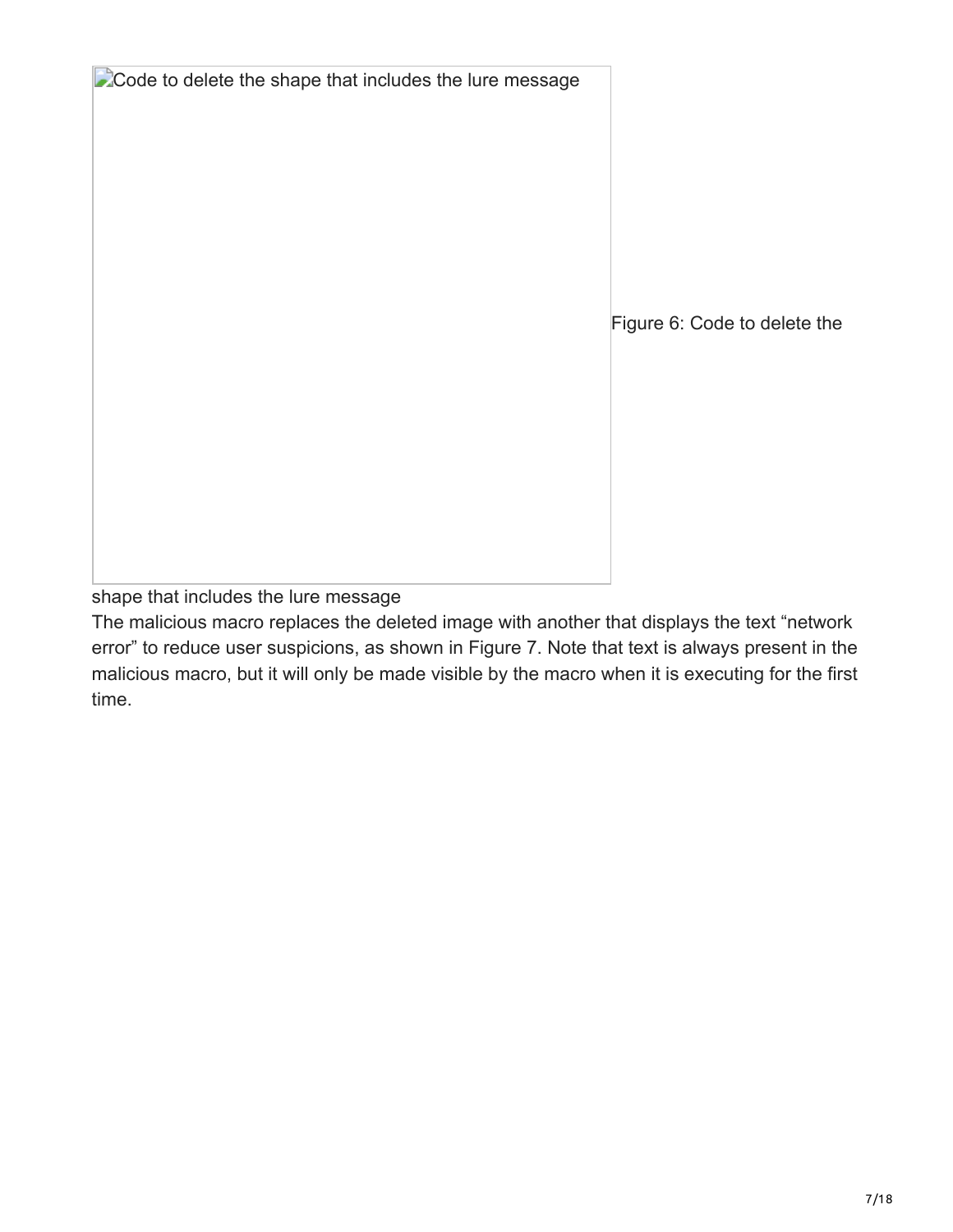$\blacktriangleright$  The hidden text that becomes visible once the macro is executed for the first time

Figure 7: The hidden text that

becomes visible once the macro is executed for the first time

The macro then combines fragments of code to make a PowerShell command. However, unlike in the other approaches, the malicious code is not hidden in the code or form or metadata. We observed that the malware extracts malicious code fragments from within the section header of the embedded image and combines them into a PowerShell command on the fly, as seen in Figure 8. This technique will evade some basic static methods of detection applied to macros macro forms.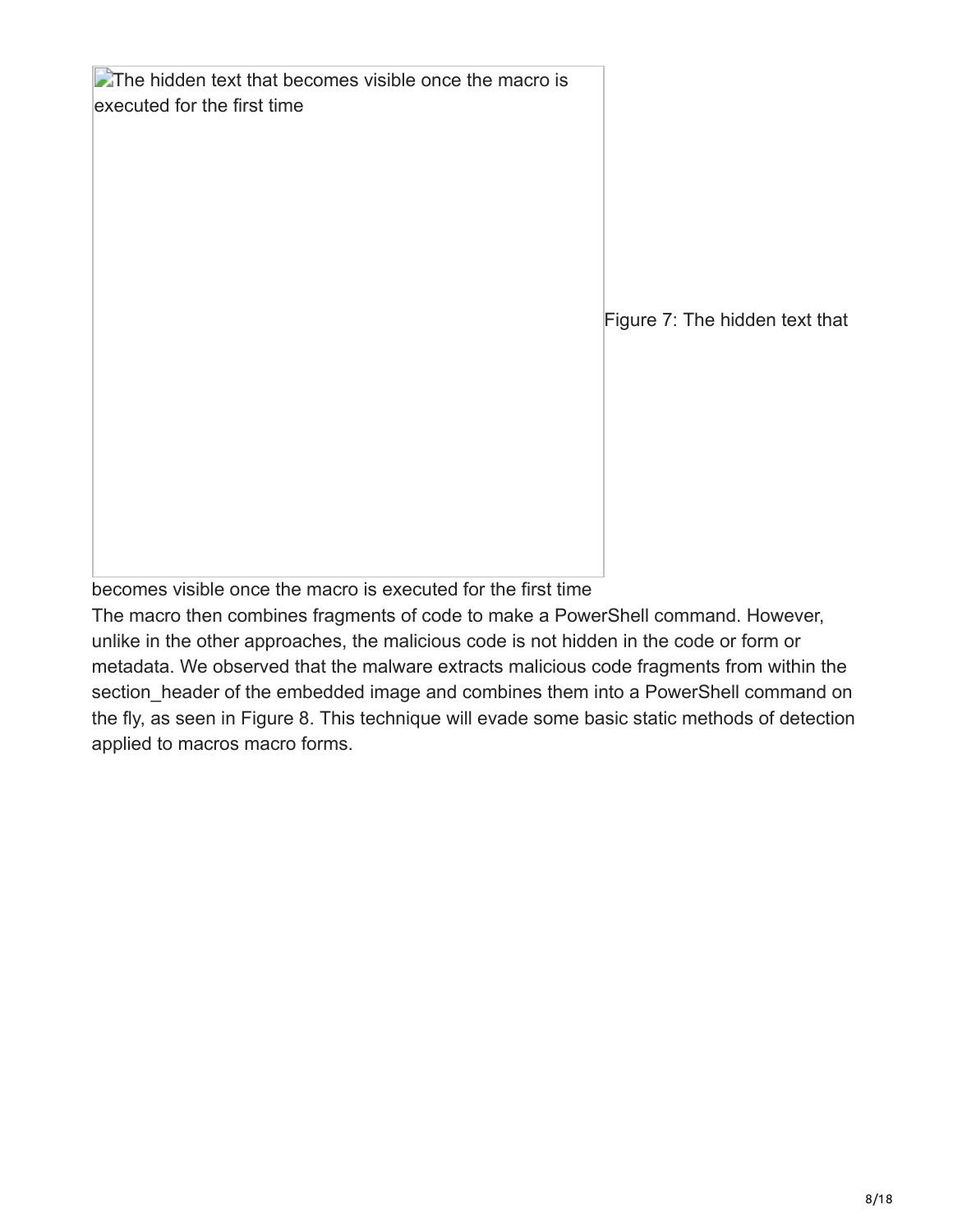**PowerShell command observed in header after increasing font size** 

Figure 8: PowerShell command observed in header after increasing font size The malware authors have taken a very simple but interesting approach to obscure the PowerShell command text. The font size is set to microscopic level 1, as seen in Figure 9. This reduces the likelihood that a casual observer will notice something unusual.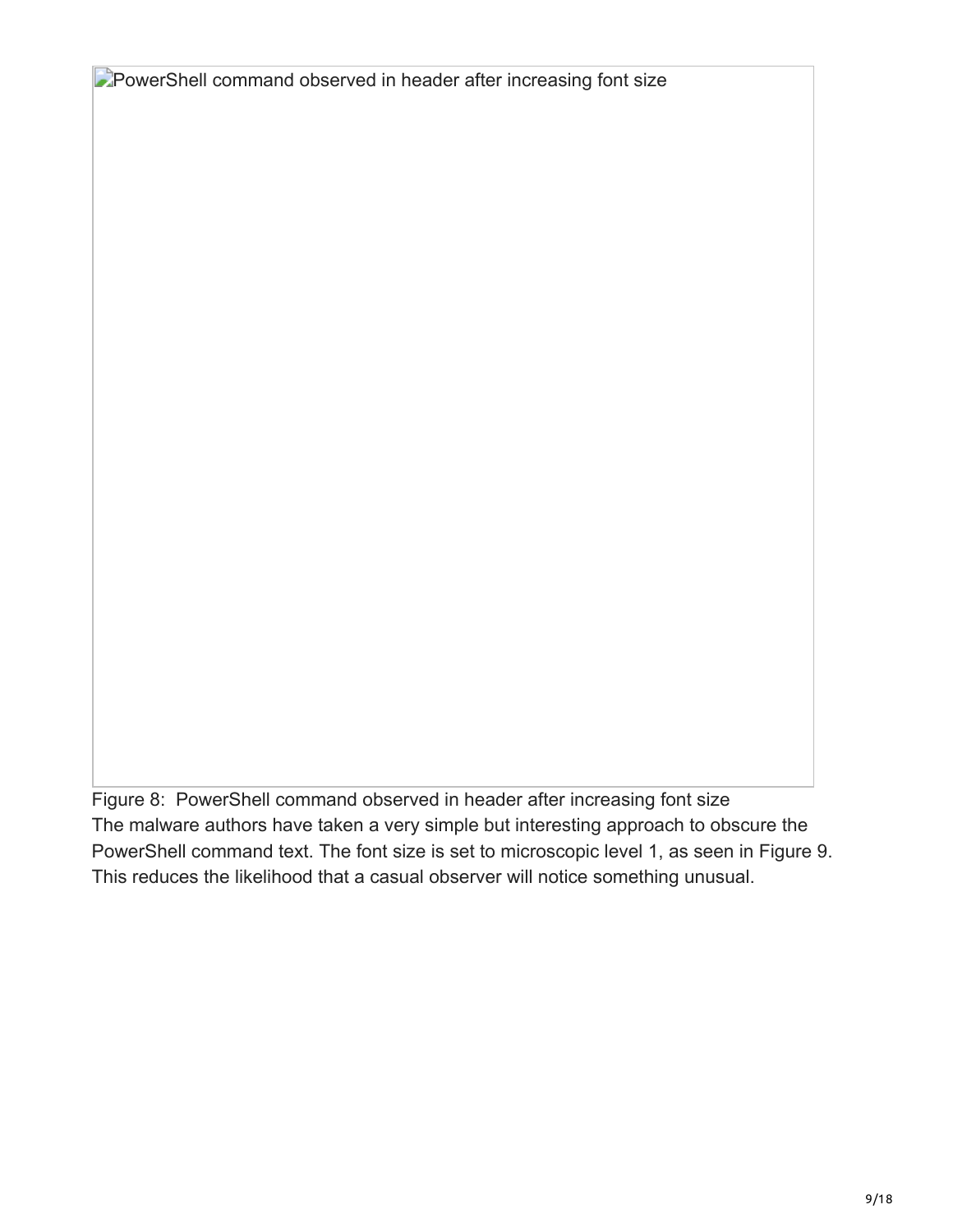**Minimal font size to hide content of header** 

Figure 9: Minimal font size to hide content

of header

Using the "DownloadFile" method, PowerShell obtains a payload from an attacker-controlled website in a ZIP archive format. PowerShell uses the "copyhere" function to unzip the payload. The ".Item" attribute is also set to "16", which ignores all warnings, as seen in Figure 10.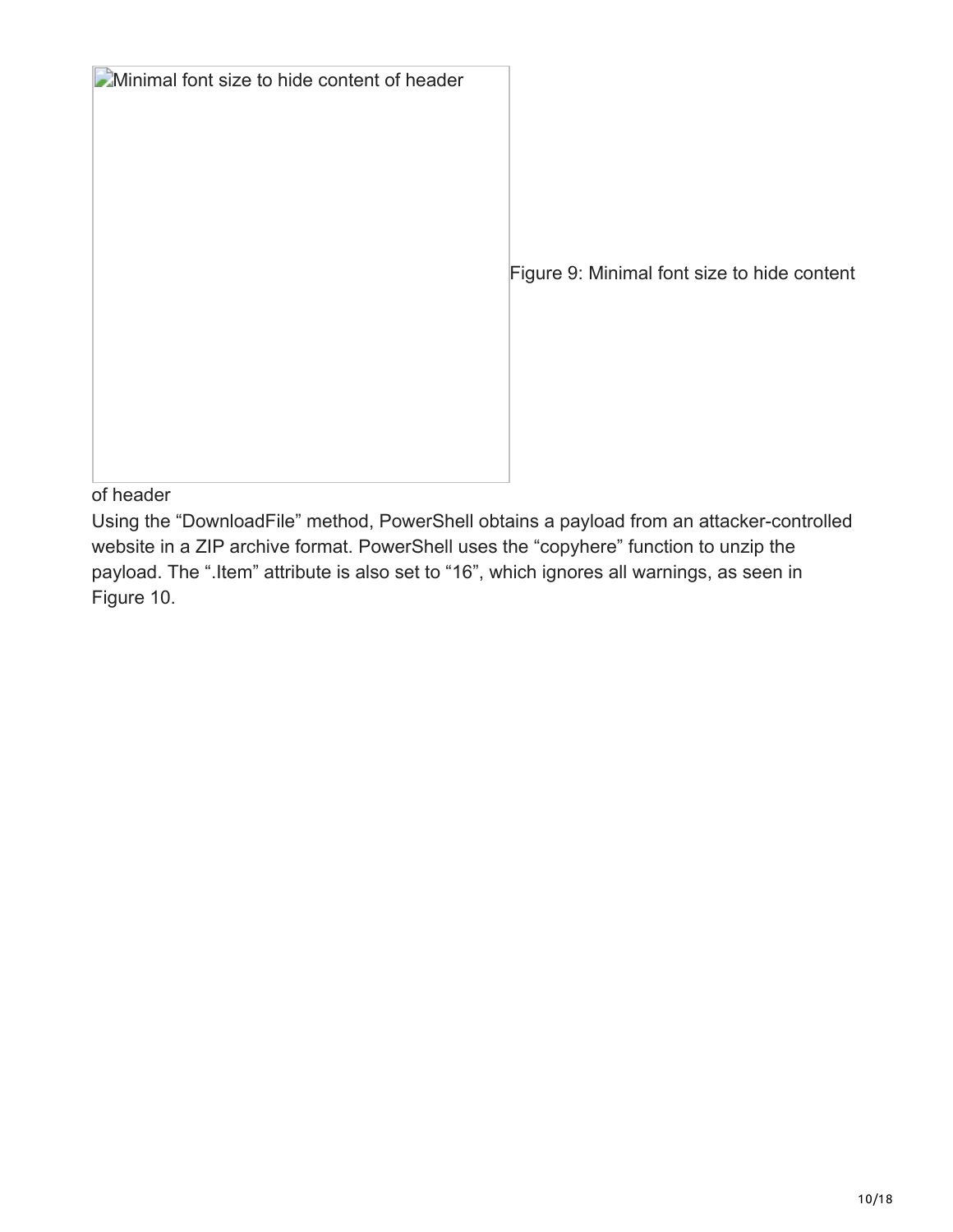**Code to download archived payload and unzip it** 

Figure 10: Code to download archived payload and unzip it

Once the downloaded executable is extracted from the ZIP archive, the macro code deletes the archive using the "Kill" function, as seen in Figure 11. After the executable is executed, it downloads Pony and Vawtrak malware variants to steal data.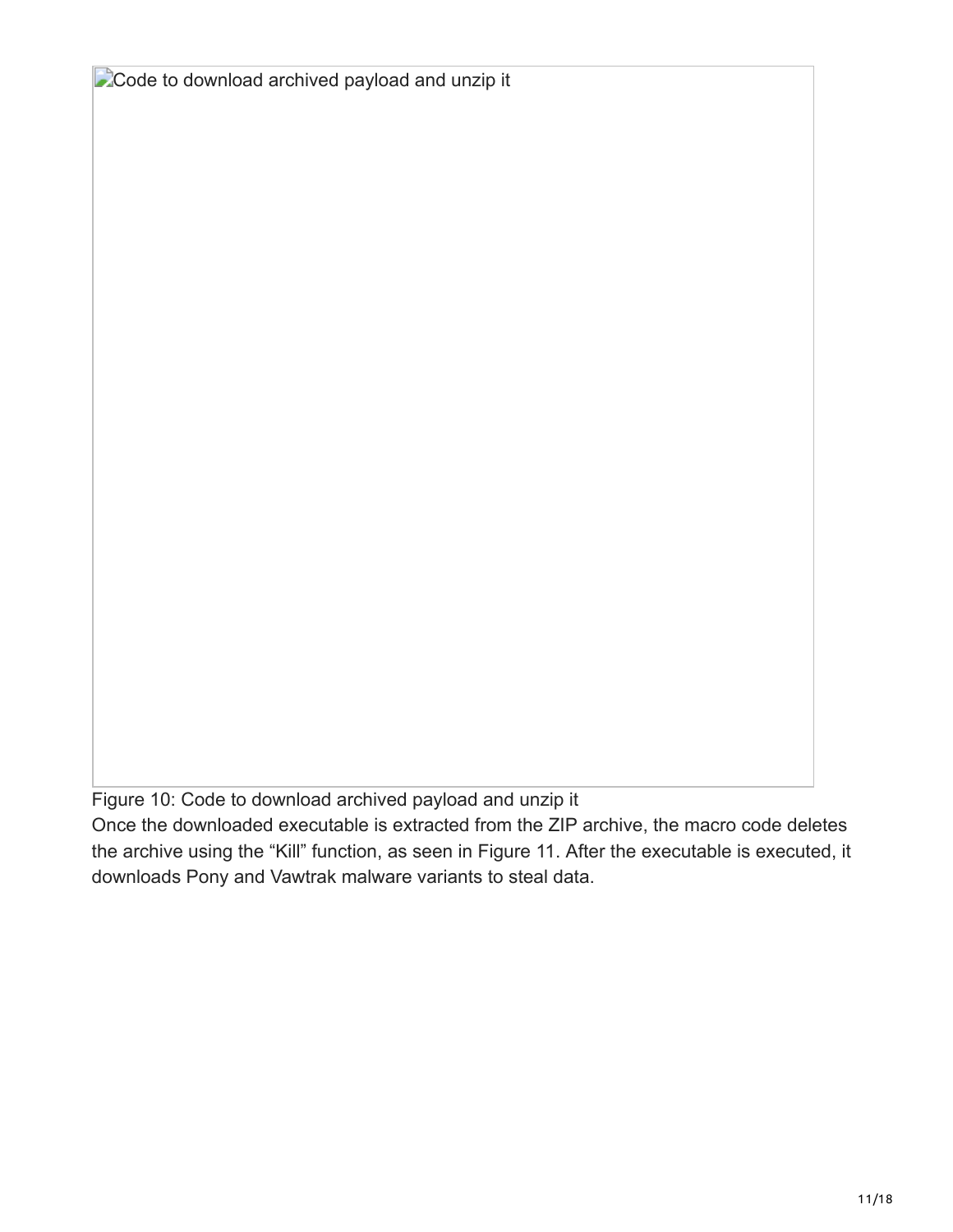

Different Approaches, Same Hancitor

Although there are differences between the second and third approaches to distributing Hancitor, the objective of the threat actor is the same, as we found the same command and control server being used in both approaches.

However, we can see a minor change in the second Hancitor approach command and control servers when compared to the first Hancitor approach command and control servers, with URLs ending with ls5/gate.php instead of ls4/gate.php, as seen in Figure 12.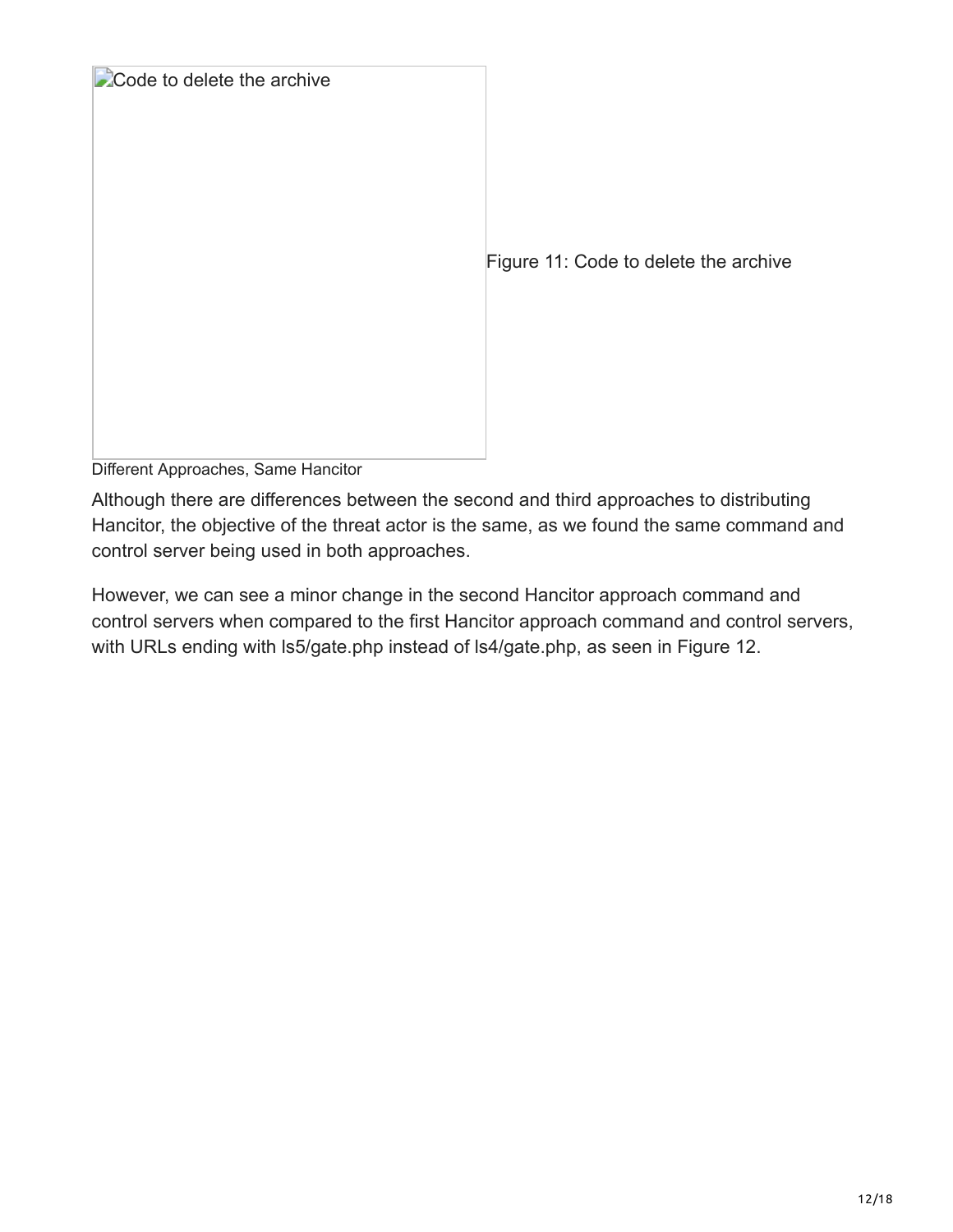|  |  |  | Earlier and newer Hancitor gates |  |
|--|--|--|----------------------------------|--|
|--|--|--|----------------------------------|--|

Figure 12: Earlier and newer

Hancitor gates Stage 3: First stage payload

The file copies itself to "%system32%" and creates a registry run key entry for persistence. Upon execution, it will communicate with an attacker-controller website to download a variant of the Pony malware, "pm.dll" along with a standard Vawtrak trojan.

Stage 4: Second stage payload Pony data exfiltration capabilities

We observed a number of data theft capabilities in the second stage Pony variant, including:

1) Stealing autocomplete Intelliforms data, which may include user passwords, as seen in Figure 13.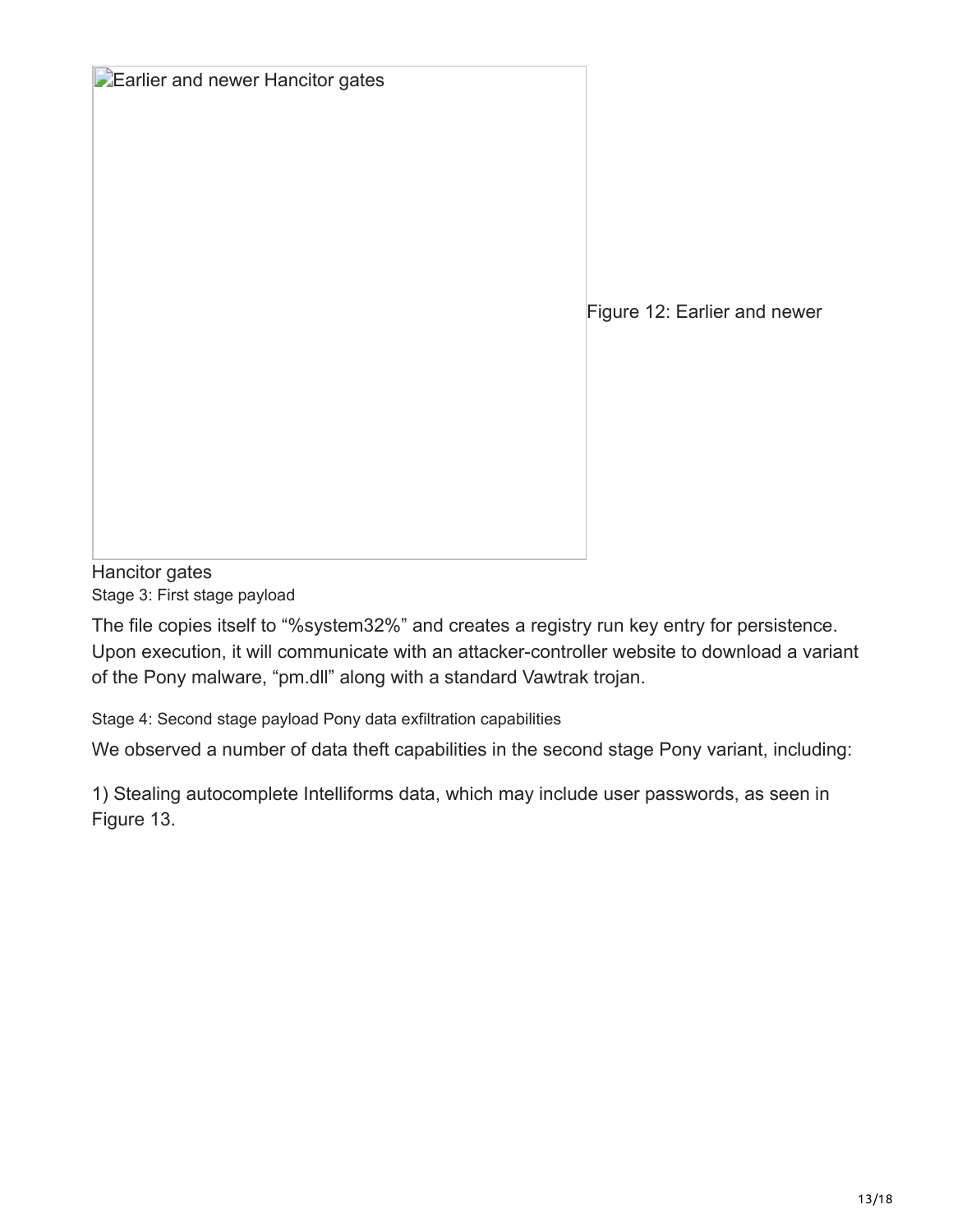**Extealing the content of the Intelliforms registry key** 

Figure 13: Stealing the content of the Intelliforms registry key

2) The unique GUID seen in Figure 14 helps to decrypt credentials from credential store.

There is a good amount of documentation on various forums on how to use this salted value to access credentials.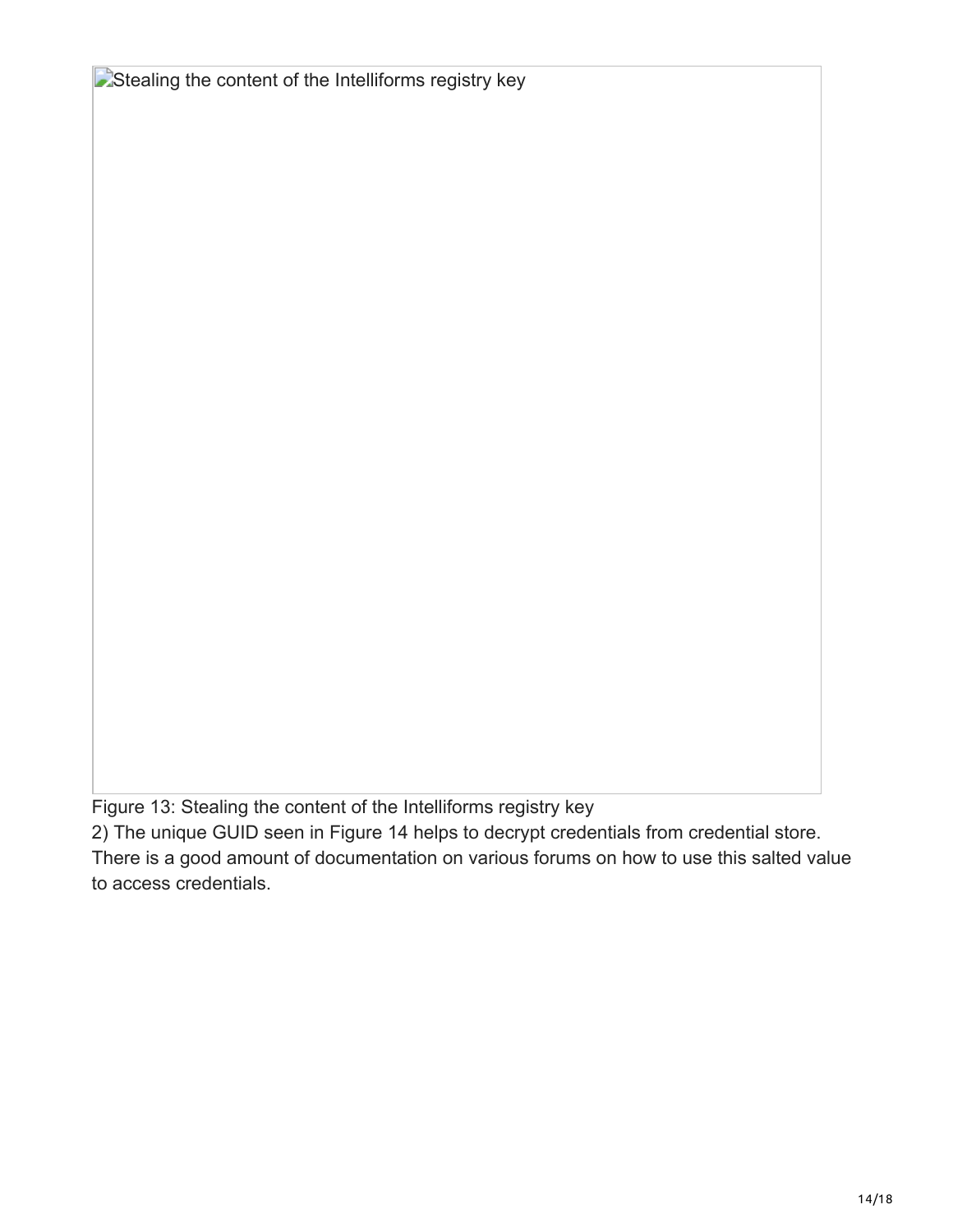Figure 14: Credential stealing

3) Accessing Mozilla saved passwords from "signons.txt," as seen in Figure 15.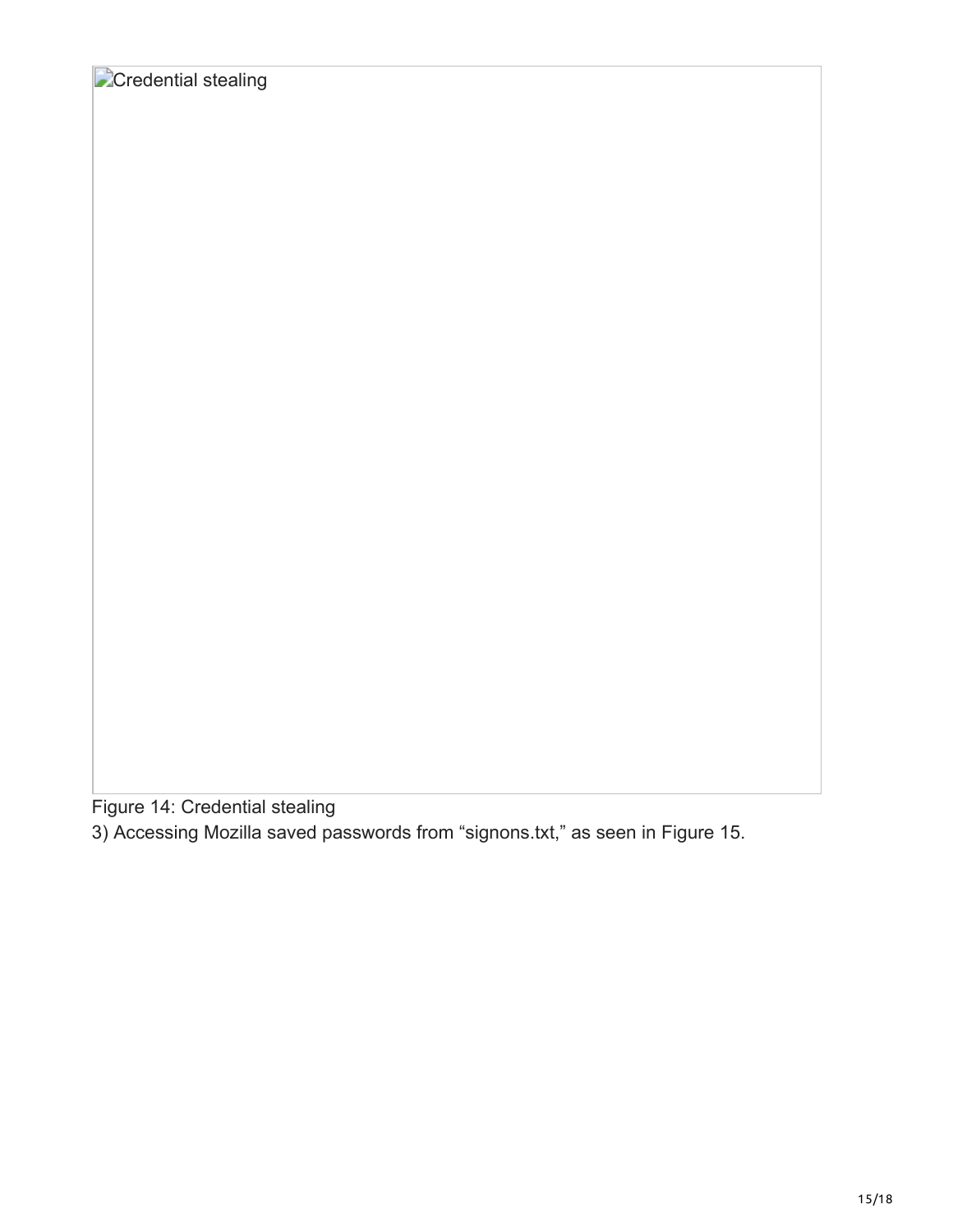| <b>DAccessing Mozilla saved passwords</b> |                      |
|-------------------------------------------|----------------------|
|                                           |                      |
|                                           |                      |
|                                           | Figure 15: Accessing |
|                                           |                      |
|                                           |                      |

Mozilla saved passwords

4) Figure 16 shows the malware code related to theft via accessing Microsoft OMI Email configuration information. We can also see registry entries related to storing Outlook Profile, which contains information about where emails and other data is stored being accessed.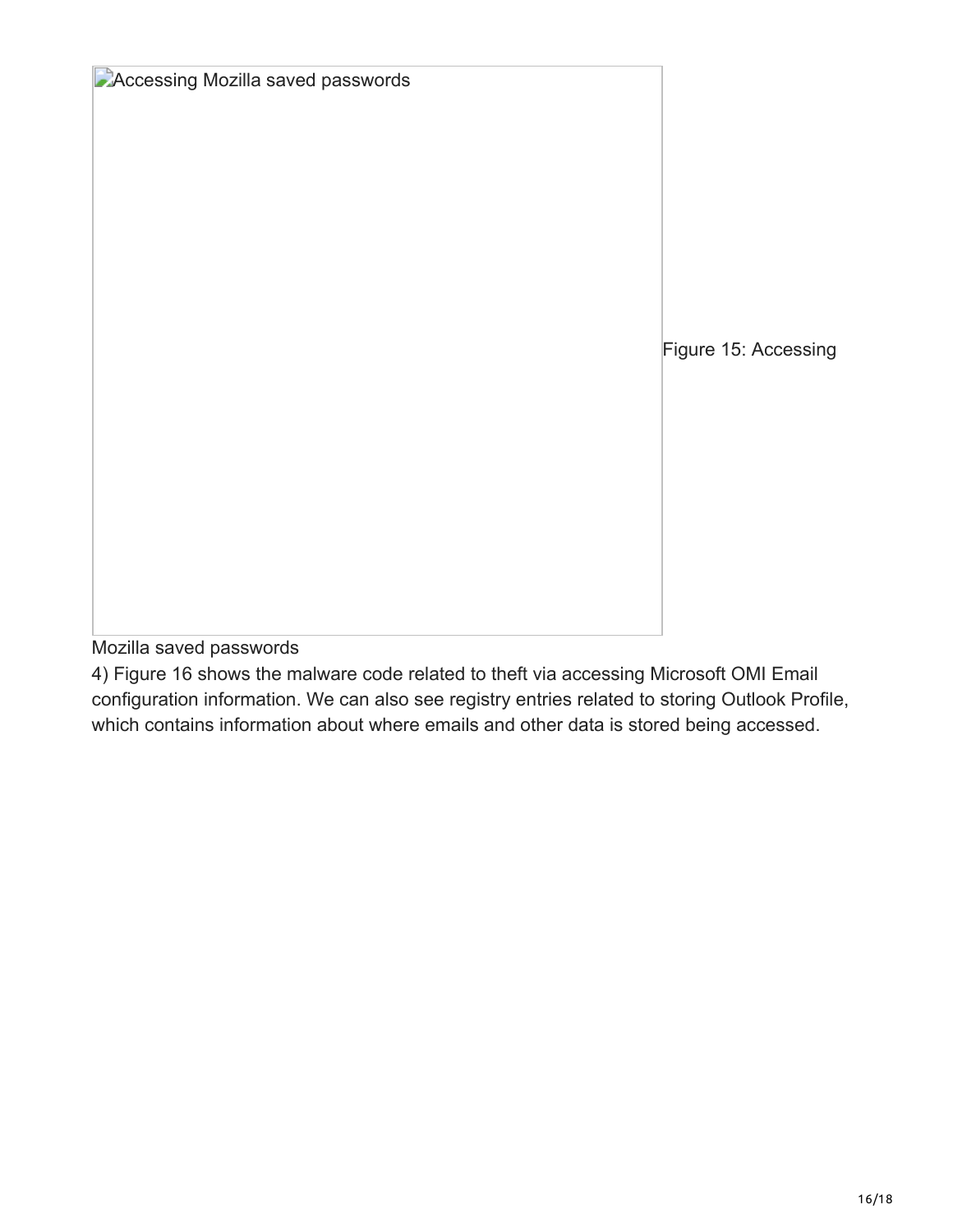**Malware code for Outlook data theft via registry access** 

Figure 16: Malware code for Outlook data theft via registry access

## **Conclusion**

The malware authors responsible for Hancitor have developed several capabilities within malicious macros that support malware installation and data theft. These capabilities include leveraging uncommon APIs and obscuring malicious PowerShell commands, tactics that made detection more challenging.

FireEye Exploit Guard provides organizations with the ability to detect malicious shellcode in the initial phase of the attack lifecycle, regardless of these evasion techniques.

FireEye recommends that organizations block macros in Microsoft Office documents that originate from the Internet by Group Policy. In all cases, users should be cautious about